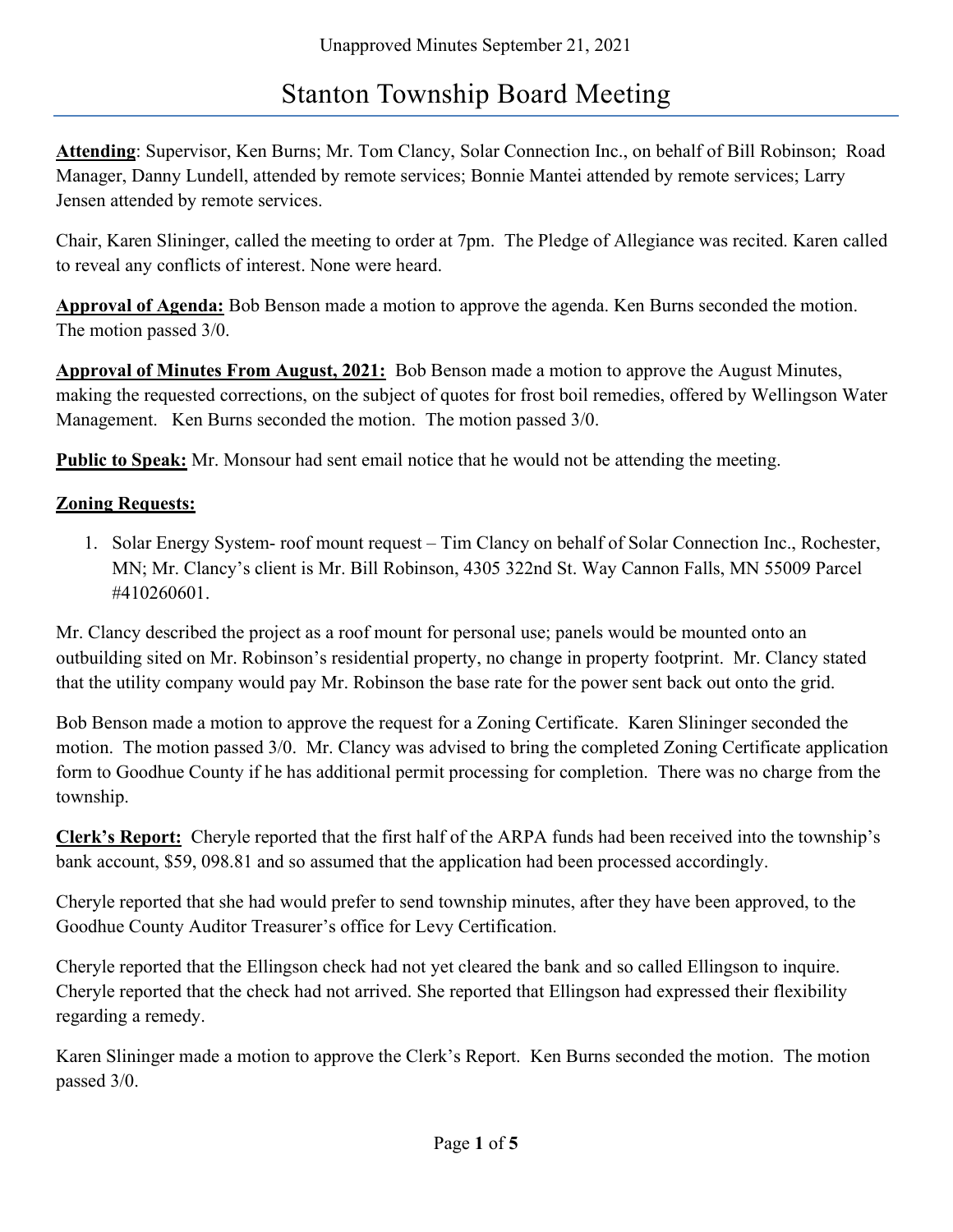## Beginning Balance \$307, 451.73

|                             |                                                       | Unapproved Minutes September 21, 2021                                                                                                                   |
|-----------------------------|-------------------------------------------------------|---------------------------------------------------------------------------------------------------------------------------------------------------------|
|                             |                                                       |                                                                                                                                                         |
| $R$ e c e i p t s           | <b>Beginning Balance \$307, 451.73</b><br>\$59,366.93 | <b>Treasurer's Report:</b>                                                                                                                              |
|                             |                                                       | Mary recited the township's "receipts and disbu                                                                                                         |
| Disbursed                   | \$6,146.36                                            | 2021, including a total. She then submitted the O<br>Statement of Receipts, Disbursements and Balar<br>requested that the supervisors sign it. They did |
| Ending Balance              | \$360,672.30                                          | reconciliation of the bank statement and Cash C<br>for Supervisors' review and signature, as well.                                                      |
| Ending Balance August, 2020 | \$293,644.63                                          | A brief year to date review, of historic Fund bal<br>monthly Ending Balance for August, 2020 was:                                                       |

Mary recited the township's "receipts and disbursements", August1-31st, 2021, including a total. She then submitted the Cash Control Report and Statement of Receipts, Disbursements and Balances (Schedule 1 YTD) and requested that the supervisors sign it. They did so. The Clerk's reconciliation of the bank statement and Cash Control Report were submitted for Supervisors' review and signature, as well. Unapproved Minutes September 21, 2021<br>
Receipts \$59,366.93<br>
Treasurer's Report:<br>
Mary recited the township's "receipts and disbu<br>
D is b u r s ed \$6, 146.36<br>
Statement of Receipts, Disbursements and Bala<br>
requested that t

Ending Balance August, 2020  $\,|\,$  \$293,644.63  $\,|\,$  A brief year to date review, of historic Fund balances, was made. The monthly Ending Balance for August, 2020 was noted as \$293,644.63.

 $\Box$  Treasurer Lundell reviewed revenues as receipts mostly from the first half of

ARPA funds in the amount of \$59,098.81. Mary invited questions regarding the Bank Statements and then proceeded to report on some outstanding checks.

She noted that the Ellingson check had not been cashed, dated 7-20-21. The amount was \$5, 247.06, check #10959.

She noted, also, that check #10959, to the Cannon Valley Rural Fire Association, had been cashed very recently and would be cleared for September, in the amount of \$4,999.83.

Two payroll checks cleared: 9-1-21 and 9-2-21. One payroll check remains outstanding from 3-22-21. Check #20952 in the amount of \$69.26.

Treasurer Lundell noted that check #10926 issued to Don Enberg was also outstanding; Cheryle stated that she had called him about a month ago; Mr. Enberg assured Cheryle that he would locate the check and mail it in to his bank.

Bob Benson made a motion to stop payment on checks #20952 to Ellingson Water Management in the amount of \$5, 247.06 and check #10959 for replacement of a payroll check, less the payroll taxes. Ken Burns seconded the motion. The motion passed 3/0.

Bob Benson made a motion to approve the Treasurer's Report. Ken Burns seconded the motion. The motion passed 3/0.

Building Report: Ken Burns reported that he had installed the flag light bulb onto the west side of the town hall building; the bulb is a bit bright from certain approaches. A reflector was suggested as a viable alternative for the issue of compliance, related to road glare.

Adjustments to the bulb were proposed: a 4x8 plywood reflector was suggested to reduce glare, tipping the bulb slightly and some communications with the maker of the bulb were noted as options, as well.

Cheryle reported that the original printer from the office has likely reached the end of its useful life; may she purchase another? The second printer in the meeting hall is currently being used as the primary printer for the office.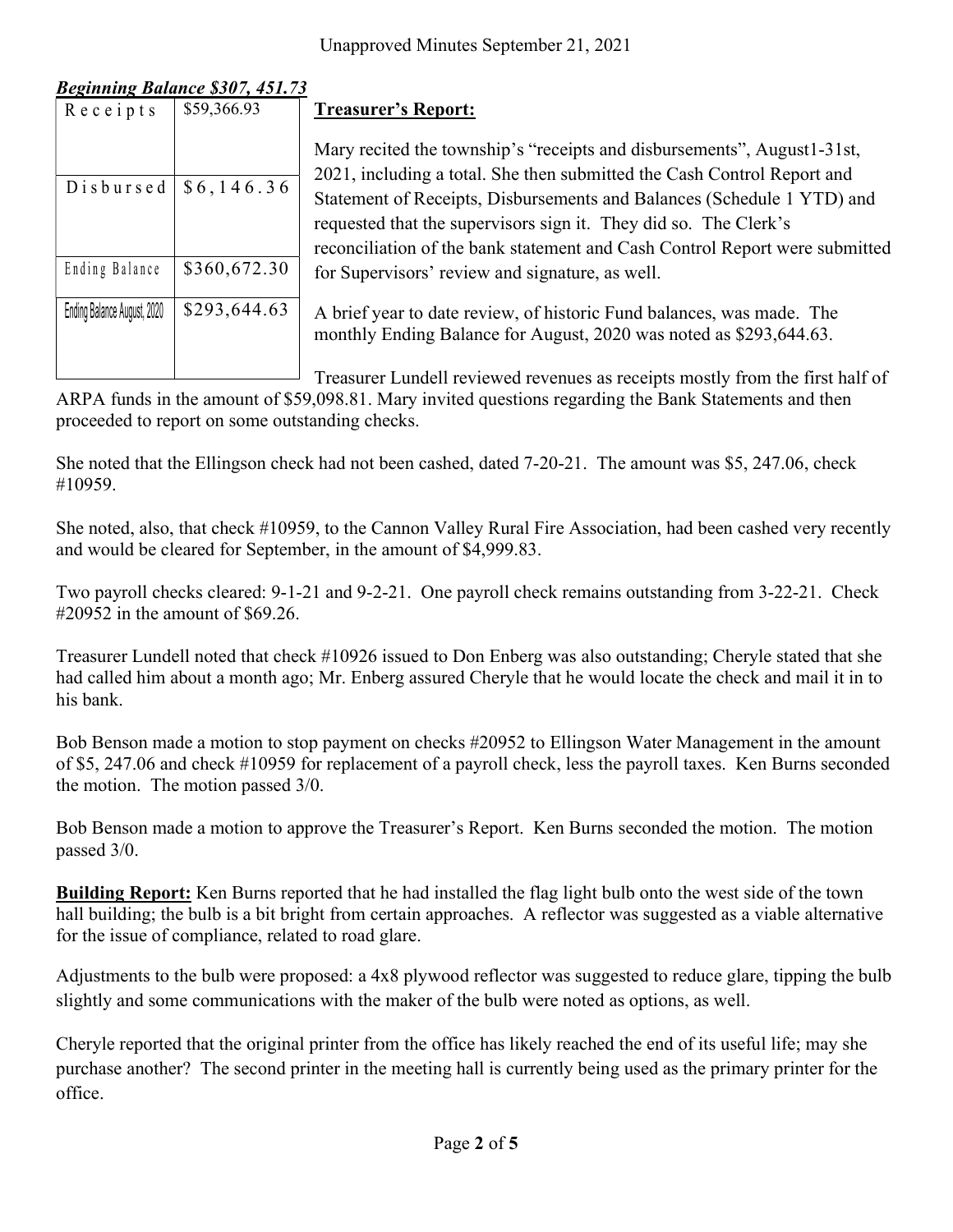Ken Burns made a motion to approve the purchase of a second printer for the township. Bob Benson seconded the motion. The motion passed 3/0.

Bob Benson made a motion to accept the Building Report. Ken Burns seconded the motion. The motion passed 3/0.

Road Report: Danny reported that Dave Garner's mower had been taken from the machine shed and he asked about keys. Karen Slininger replied that Dave had recently returned the keys that he had been issued.

Danny stated that he would be ready to post some signage, if the signs were available. Given a list, Cheryle agreed to order them. Ken Burns made a motion to approve the purchase of road signs. Karen Slininger seconded the motion. The motion passed 3/0.

Larry Jensen attended on line and agreed to be a second plow man. Larry was issued a safety vest.

Bob Benson offered to speak with property owner Marty Benson regarding ruts in the field to the south of the Town Hall.

Danny stated that he had not yet, been able to locate a vendor to do brush spraying.

Bob Benson made a motion to accept the Road Report as stated. Ken Burns seconded the motion. The motion passed 3/0.

#### Old Business:

1. The Warsaw Township Maintenance Contract was reviewed for execution. A question for payment timing was acknowledged. In general, a revision and subsequent legal review was discussed. Chair Slininger offered to revise the document for a legal review.

Karen Slininger made a motion to rescind and rewrite the contract offer, for a legal opinion from Troy Gilchrist. Bob Benson seconded the motion. The motion passed 3/0.

2. Discussion ensued regarding a review for the requested maintenance of  $323<sup>rd</sup>$  Street to the curve; maneuvering with some sort of turnaround was discussed; an onsite visit was discussed and supported. Karen agreed to meet with Danny on site. Property owners might be involved, as well.

#### New Business:

1. Discussion of Stanton Trail Community Tower Resources Relative to ARPA- Ken Burns opened some conversation about improving broadband capabilities using a local tower. He suggested the following guidelines for participation: minimum of 4 property owners and a local liaison.

Ken offered to look into the work of developing a process for disbursement of the ARPA benefits for better broad band benefits; guidelines and county regulation would need to be researched.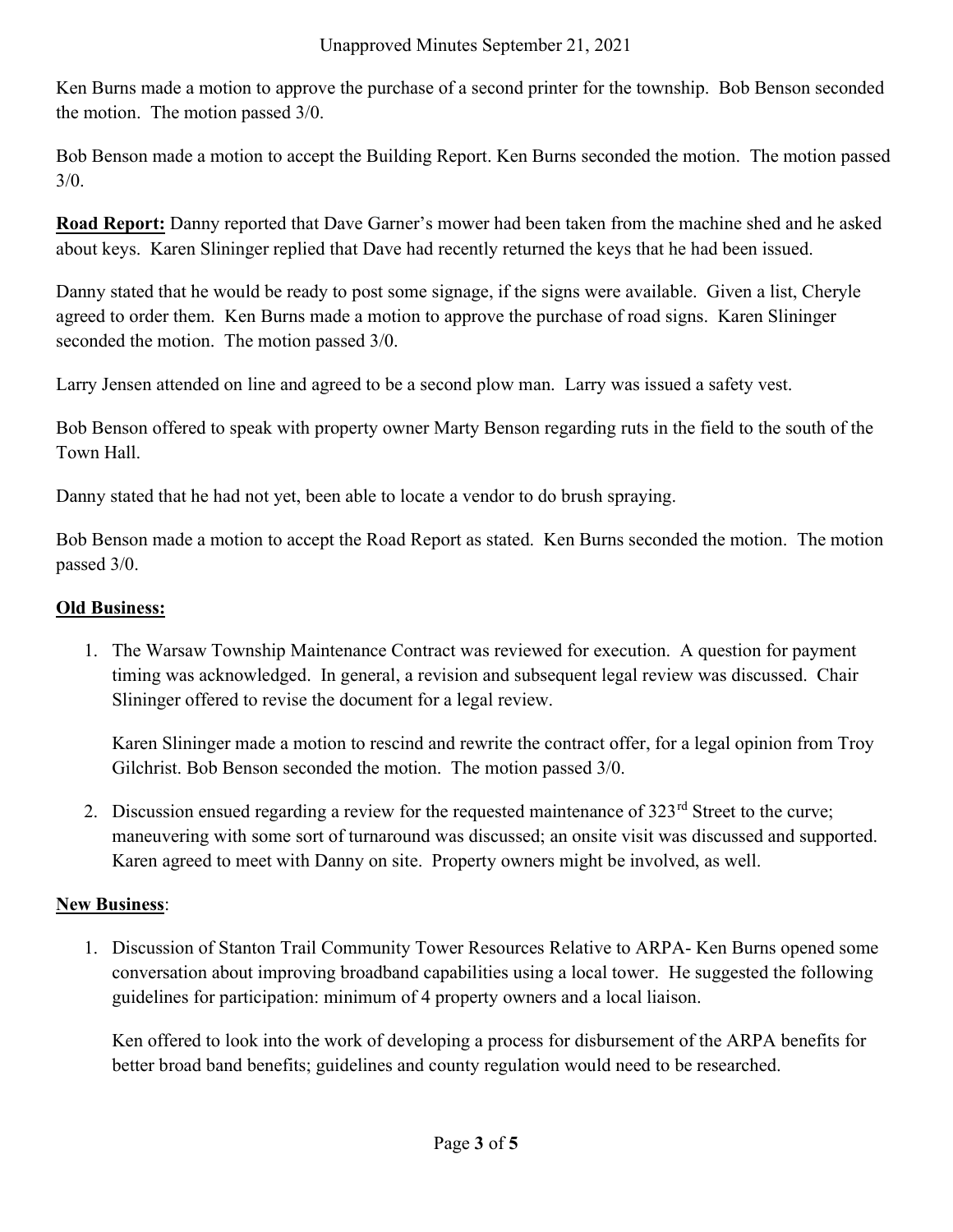- 2. Jacobson Property
	- a) Ken Burns reported that he had responded to a request for a Compliance Inspection of Cannon Custom Cabinets. Upon inspection, he noted that the exhaust to the outdoor air had been unfiltered; filtering had been stipulated in the Stanton Township Conditional Use Permit. He requested the issuance of a Violation Notice. Cheryle reported that she had mailed the notice, 9-16-21.
	- b) Karen Slininger reported on the possible right of way encroachment at the Jacobsen property. An in ground sprinkler system was being proposed; Danny Lundell had a concern that the flag markings indicated that the heads might be subject to damage from equipment in proximity to the road. Some discussion ensued.

Danny referenced a "Hold Harmless" agreement that had been signed by another property owner that had made improvements encroaching into the township right of way.

**Ordinance Review**: Solar Review continues to workshop; recent discussions took place on the subjects of decommissioning, bonding and the reference chart/table.

Upcoming Meetings: Township Tuesday Conference Calls are scheduled for Tuesdays with new hours for township officers. (The Zoom App must be installed).

https://us02web.zoom.us/j/88491131671

Meeting ID: 884 9113 1671

OR participate via Zoom meeting via phone, (646) 558-8656 passcode 88491131671#

1st Tuesday: 8 AM Participate via Zoom meeting via computer (preferred):

2nd Tuesday: 6 PM

3rd Tuesday: 8 AM

4th Tuesday: 6 PM

Reports of Meetings Attended: MAT Annual Meeting and Educational Conference, September 9-11th, 2021 was conducted remotely. Danny and Mary Lundell attended and gave a brief review. Mary reported that our Second Congressional District Representative, Angie Craig, was a featured speaker.

MAT Tuesday conferences are attended when possible, remotely. New hours have been offered.

Mail: Bob Benson made a motion to review the mail. Karen Slininger seconded the motion. The motion passed 3/0.

Claims: Bob Benson made a motion to pay claims. Ken Burns seconded the motion. The motion passed 3/0.

Adjourn: Ken Burns made a motion to adjourn. Bob Benson seconded the motion. The motion passed 3\0. The meeting adjourned at 9:27pm.